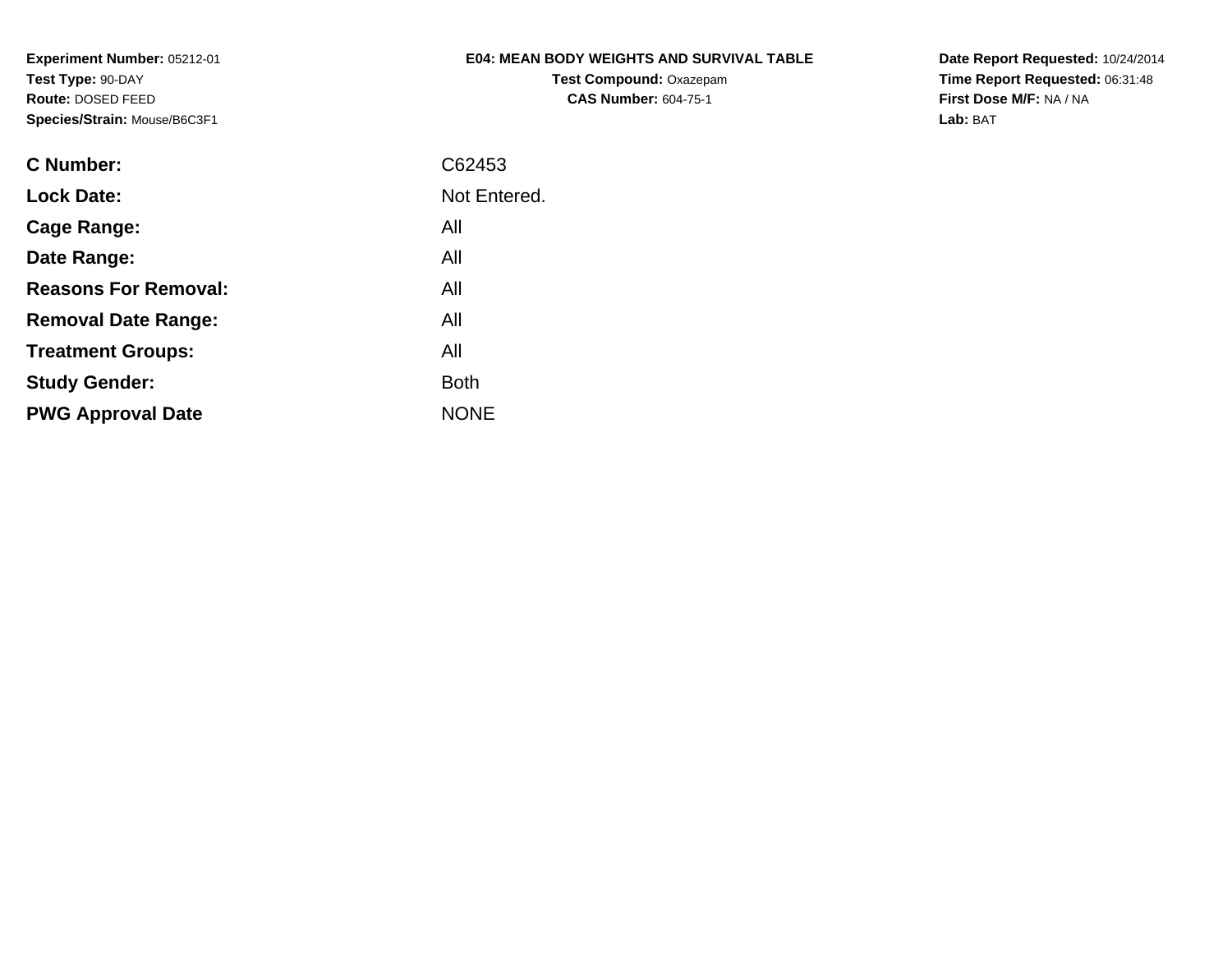### **E04: MEAN BODY WEIGHTS AND SURVIVAL TABLE**

**Test Compound:** Oxazepam**CAS Number:** 604-75-1

**Date Report Requested:** 10/24/2014**Time Report Requested:** 06:31:48**First Dose M/F:** NA / NA**Lab:** BAT

#### **MALE**

| <b>DAY</b>                |       | 0 PPM        |          |       | 625 PPM     |              |            |       | <b>1250 PPM</b> |              |          |       | <b>2500 PPM</b> |                 |            |
|---------------------------|-------|--------------|----------|-------|-------------|--------------|------------|-------|-----------------|--------------|----------|-------|-----------------|-----------------|------------|
|                           | WT(g) | $\mathsf{N}$ |          | WT(g) | % OF CNTL N |              |            | WT(g) | % OF CNTL N     |              |          | WT(g) | % OF CNTL N     |                 |            |
| $\mathbf{1}$              | 24.0  | 20           |          | 23.7  | 98.8        | 17           | $^{\star}$ | 23.8  | 99.0            | 20           |          | 23.8  | 99.1            | 19              | $^{\star}$ |
| $\overline{c}$            |       |              |          | 22.1  |             | 3            | $\star$    |       |                 |              |          | 22.6  |                 |                 | $\ast$     |
| 8                         | 24.7  |              | $15$ (I) | 26.1  | 105.6       | 15           | (1)        | 26.1  | 105.7           | 15           | (1)      | 25.9  | 104.8           | 15              | (1)        |
| 15                        | 25.7  | 15           |          | 27.0  | 105.0       | 15           |            | 26.9  | 104.8           | 15           |          | 27.3  | 106.1           | 14              |            |
| 16                        |       |              |          |       |             |              |            |       |                 |              |          | 22.5  |                 |                 | $\star$    |
| 22                        | 26.9  | 15           |          | 27.8  | 103.2       | 15           |            | 27.9  | 103.7           | 15           |          | 27.9  | 103.6           | 15              |            |
| 23                        |       |              |          |       |             |              |            |       |                 |              |          |       |                 |                 |            |
| 29                        | 27.4  | 15           |          | 28.6  | 104.2       | 15           |            | 28.5  | 104.0           | 15           |          | 28.4  | 103.8           | 15              |            |
| 36                        | 28.3  | 15           |          | 29.3  | 103.6       | 15           |            | 29.1  | 102.8           | 15           |          | 28.9  | 102.1           | 15              |            |
| 43                        | 29.4  | 15           |          | 30.5  | 103.4       | 15           |            | 30.1  | 102.4           | 15           |          | 29.7  | 100.8           | 15              |            |
| 50                        | 29.9  | 14           | $\star$  | 30.7  | 102.9       | 15           |            | 30.3  | 101.4           | 14           | $\ast$   | 29.9  | 99.9            | 14              | $^{\star}$ |
| 51                        | 31.3  | $\mathbf{1}$ | $\star$  |       |             |              |            | 29.2  | 93.3            | $\mathbf{1}$ | $\star$  | 29.8  | 95.2            | $\mathbf{1}$    | $\ast$     |
| 57                        | 30.4  | 15           |          | 31.1  | 102.3       | 14           | $\star$    | 30.9  | 101.6           | 15           |          | 30.9  | 101.4           | 15              |            |
| 58                        |       |              |          | 32.7  |             | $\mathbf{1}$ | $\star$    |       |                 |              |          |       |                 |                 |            |
| 64                        | 31.4  | 15           |          | 32.6  | 103.8       | 15           |            | 32.1  | 102.2           | 15           |          | 31.8  | 101.2           | 15              |            |
| 71                        | 32.3  | 15           |          | 33.3  | 103.2       | 15           |            | 32.7  | 101.2           | 15           |          | 32.1  | 99.5            | 15              |            |
| 72                        |       |              |          |       |             |              |            |       |                 |              |          |       |                 |                 |            |
| 78                        | 31.1  |              | $10$ (I) | 33.7  | 108.5       | 10           | (1)        | 32.9  | 105.7           |              | $10$ (l) | 32.5  | 104.5           | 10 <sub>1</sub> | (1)        |
| 85                        | 32.4  | 10           |          | 34.8  | 107.3       | 10           |            | 33.8  | 104.3           | 10           |          | 33.5  | 103.2           | 10              |            |
| 92                        | 33.6  | 10           |          | 35.3  | 105.2       | 10           |            | 34.3  | 102.3           | 10           |          | 34.1  | 101.5           | 10              |            |
| <b>TERM</b><br><b>SAC</b> | 34.6  | 10           |          | 36.3  | 104.9       | 10           |            | 35.0  | 101.3           | 10           |          | 35.0  | 101.2           | 10              |            |

(I) INTERIM SACRIFICE OCCURRED BETWEEN THIS DAY AND THE PREVIOUS SCHEDULED WEIGHT DAY(\*) THE NUMBER OF ANIMALS WEIGHED ON THIS DAY IS LESS THAN THE NUMBER OF ANIMALS SURVIVING.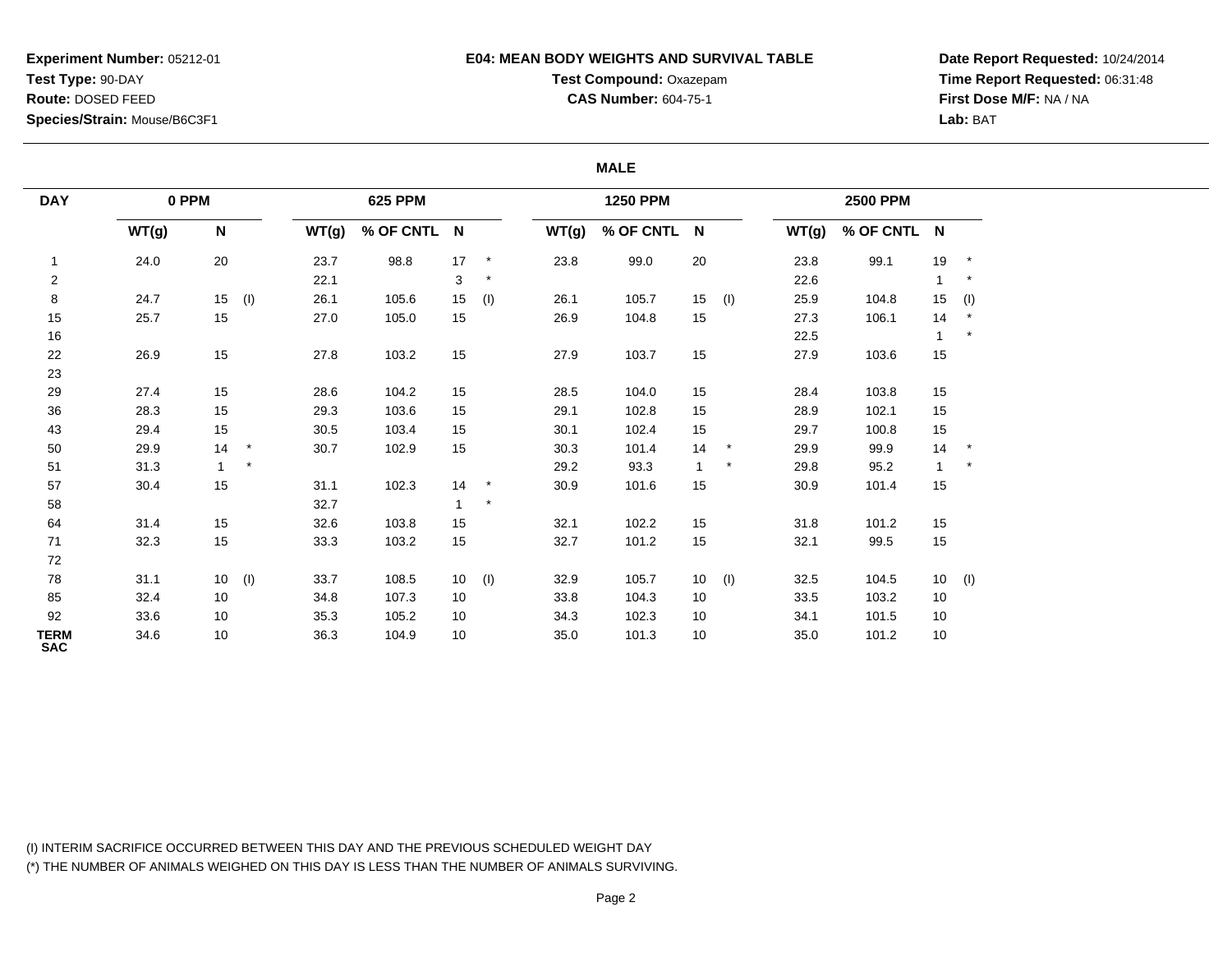### **E04: MEAN BODY WEIGHTS AND SURVIVAL TABLE**

**Test Compound:** Oxazepam**CAS Number:** 604-75-1

**Date Report Requested:** 10/24/2014**Time Report Requested:** 06:31:48**First Dose M/F:** NA / NA**Lab:** BAT

#### **MALE**

| <b>DAY</b>                |       | <b>5000 PPM</b> |            |            |       | 10,000 PPM  |                 |         |
|---------------------------|-------|-----------------|------------|------------|-------|-------------|-----------------|---------|
|                           | WT(g) | % OF CNTL N     |            |            | WT(g) | % OF CNTL N |                 |         |
|                           | 23.5  | 98.1            | $20\,$     |            | 23.9  | 99.7        | 18              | $\star$ |
| $\overline{\mathbf{c}}$   |       |                 |            |            | 20.7  |             | $\overline{a}$  | $\star$ |
| $\bf 8$                   | 25.8  | 104.3           | 15         | (1)        | 25.4  | 102.7       | 15              | (1)     |
| 15                        | 27.1  | 105.4           | 14         | $^{\star}$ | 26.7  | 103.7       | 15              |         |
| 16                        | 28.0  |                 | 1          | $\star$    |       |             |                 |         |
| 22                        | 28.3  | 105.2           | 13         | $\star$    | 28.1  | 104.5       | 15              |         |
| 23                        | 27.8  |                 | $\sqrt{2}$ | $\star$    |       |             |                 |         |
| 29                        | 28.3  | 103.3           | 15         |            | 28.6  | 104.2       | 15              |         |
| 36                        | 28.8  | 101.6           | 15         |            | 29.4  | 104.0       | 15              |         |
| 43                        | 29.9  | 101.6           | 15         |            | 29.8  | 101.4       | 15              |         |
| 50                        | 30.2  | 101.1           | 15         |            | 30.5  | 101.9       | 15              |         |
| 51                        |       |                 |            |            |       |             |                 |         |
| 57                        | 30.7  | 100.9           | 14         | $\star$    | 31.0  | 101.8       | 15              |         |
| 58                        | 31.4  |                 | 1          | $\star$    |       |             |                 |         |
| 64                        | 31.6  | 100.4           | 15         |            | 31.7  | 100.7       | 15              |         |
| 71                        | 32.1  | 99.4            | 14         | $^{\star}$ | 32.2  | 99.7        |                 | $14$ *  |
| 72                        | 29.7  |                 | 1          | $^\star$   | 29.3  |             | $\mathbf{1}$    | $\star$ |
| 78                        | 31.5  | 101.4           | 10         | (1)        | 31.6  | 101.7       | 10 <sup>1</sup> | (1)     |
| 85                        | 32.7  | 101.0           | 10         |            | 33.3  | 102.6       | 9               |         |
| 92                        | 33.1  | 98.5            | 10         |            | 33.5  | 99.8        | 9               |         |
| <b>TERM</b><br><b>SAC</b> | 34.0  | 98.3            | 10         |            | 33.7  | 97.4        | 9               |         |

\*\*\*END OF MALE DATA\*\*\*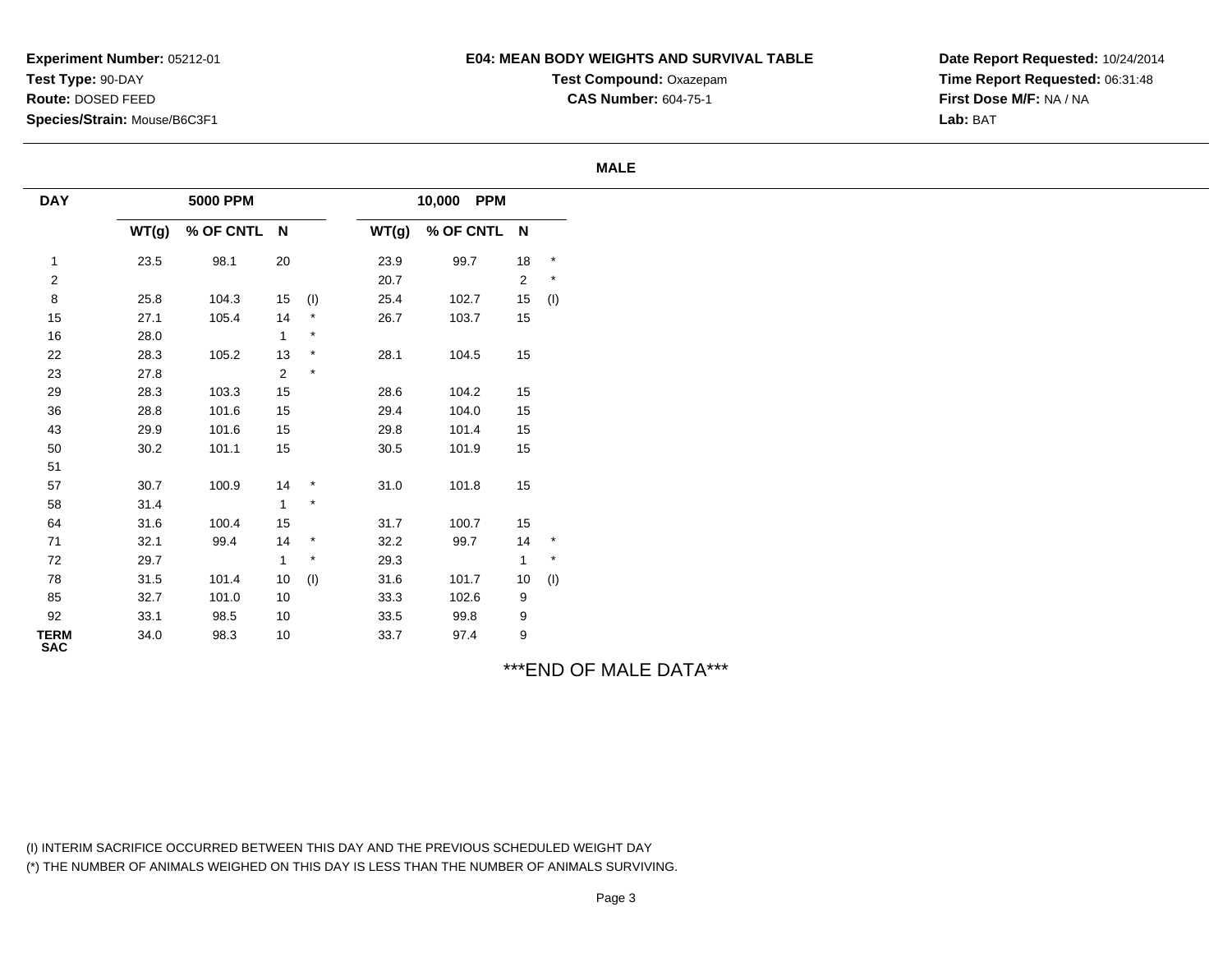# **E04: MEAN BODY WEIGHTS AND SURVIVAL TABLE**

**Test Compound:** Oxazepam**CAS Number:** 604-75-1

**Date Report Requested:** 10/24/2014**Time Report Requested:** 06:31:48**First Dose M/F:** NA / NA**Lab:** BAT

#### **FEMALE**

| <b>DAY</b>                |       | 0 PPM        |               |       | <b>625 PPM</b> |              |         |       | <b>1250 PPM</b> |                 |            |       | <b>2500 PPM</b> |              |          |
|---------------------------|-------|--------------|---------------|-------|----------------|--------------|---------|-------|-----------------|-----------------|------------|-------|-----------------|--------------|----------|
|                           | WT(g) | $\mathsf N$  |               | WT(g) | % OF CNTL N    |              |         | WT(g) | % OF CNTL N     |                 |            | WT(g) | % OF CNTL N     |              |          |
| $\mathbf{1}$              | 19.6  | 19           | $\rightarrow$ | 19.7  | 100.1          | 20           |         | 19.2  | 97.6            | 19              | $^{\star}$ | 19.6  | 99.6            | 20           |          |
| $\overline{\mathbf{c}}$   | 21.5  | $\mathbf{1}$ | $\star$       |       |                |              |         | 18.6  | 86.5            | $\mathbf{1}$    | $\star$    |       |                 |              |          |
| 8                         | 20.3  |              | $15$ (l)      | 22.3  | 110.2          | 15           | (1)     | 21.9  | 108.2           | 15              | (1)        | 21.8  | 107.4           | 14           | $(I)^*$  |
| 9                         |       |              |               |       |                |              |         |       |                 |                 |            | 20.9  |                 |              | $\star$  |
| $15\,$                    | 21.8  | 15           |               | 23.7  | 108.6          | 15           |         | 23.1  | 105.7           | 15              |            | 23.5  | 107.6           | 15           |          |
| 22                        | 22.6  | 15           |               | 24.6  | 108.8          | 14           | $\star$ | 24.0  | 106.2           | 15              |            | 24.1  | 106.6           | 15           |          |
| 23                        |       |              |               | 24.2  |                | $\mathbf{1}$ | $\star$ |       |                 |                 |            |       |                 |              |          |
| 29                        | 22.9  | 15           |               | 25.0  | 109.1          | 15           |         | 25.2  | 110.2           | 15              |            | 24.6  | 107.3           | 15           |          |
| 36                        | 23.8  | 14           | $\mathcal{A}$ | 26.2  | 109.8          | 15           |         | 25.4  | 106.7           | 15              |            | 25.3  | 106.4           | 14           | $\star$  |
| $37\,$                    | 24.3  | $\mathbf{1}$ | $\qquad \, *$ |       |                |              |         |       |                 |                 |            | 27.0  | 111.1           | $\mathbf{1}$ |          |
| 43                        | 25.4  | 15           |               | 27.0  | 106.0          | 15           |         | 26.8  | 105.5           | 15              |            | 26.2  | 103.1           | 14           | $\star$  |
| 44                        |       |              |               |       |                |              |         |       |                 |                 |            | 21.0  |                 |              | $\star$  |
| 50                        | 26.7  | 15           |               | 27.8  | 104.3          | 15           |         | 27.7  | 103.6           | 14              | $\star$    | 26.5  | 99.1            | 15           |          |
| 51                        |       |              |               |       |                |              |         | 28.0  |                 |                 | $\star$    |       |                 |              |          |
| 57                        | 26.8  | 15           |               | 28.6  | 106.6          | 15           |         | 28.0  | 104.5           | 15              |            | 26.9  | 100.3           | 15           |          |
| 58                        |       |              |               |       |                |              |         |       |                 |                 |            |       |                 |              |          |
| 64                        | 27.4  | 15           |               | 29.8  | 109.0          | 15           |         | 28.6  | 104.7           | 15              |            | 27.8  | 101.7           | 15           |          |
| 71                        | 28.7  | 15           |               | 30.7  | 106.9          | 15           |         | 29.7  | 103.4           | 15              |            | 28.4  | 99.1            | 15           |          |
| 78                        | 29.0  | 9            | $(I)^*$       | 30.2  | 104.4          | 9            | $(I)^*$ | 29.1  | 100.5           | 10 <sup>1</sup> | (1)        | 28.6  | 98.7            |              | $10$ (l) |
| 79                        | 30.1  | $\mathbf{1}$ | $\star$       | 28.2  | 93.7           | 1            | $\star$ |       |                 |                 |            |       |                 |              |          |
| 85                        | 29.2  | 10           |               | 30.9  | 106.0          | 10           |         | 29.2  | 99.9            | 10              |            | 28.5  | 97.6            | 10           |          |
| 92                        | 29.7  | 10           |               | 31.7  | 106.7          | 10           |         | 30.5  | 102.6           | 10              |            | 29.4  | 99.0            | 10           |          |
| <b>TERM</b><br><b>SAC</b> | 29.9  | 10           |               | 31.5  | 105.5          | 10           |         | 30.4  | 101.7           | 10              |            | 30.1  | 100.6           | 10           |          |

(I) INTERIM SACRIFICE OCCURRED BETWEEN THIS DAY AND THE PREVIOUS SCHEDULED WEIGHT DAY(\*) THE NUMBER OF ANIMALS WEIGHED ON THIS DAY IS LESS THAN THE NUMBER OF ANIMALS SURVIVING.